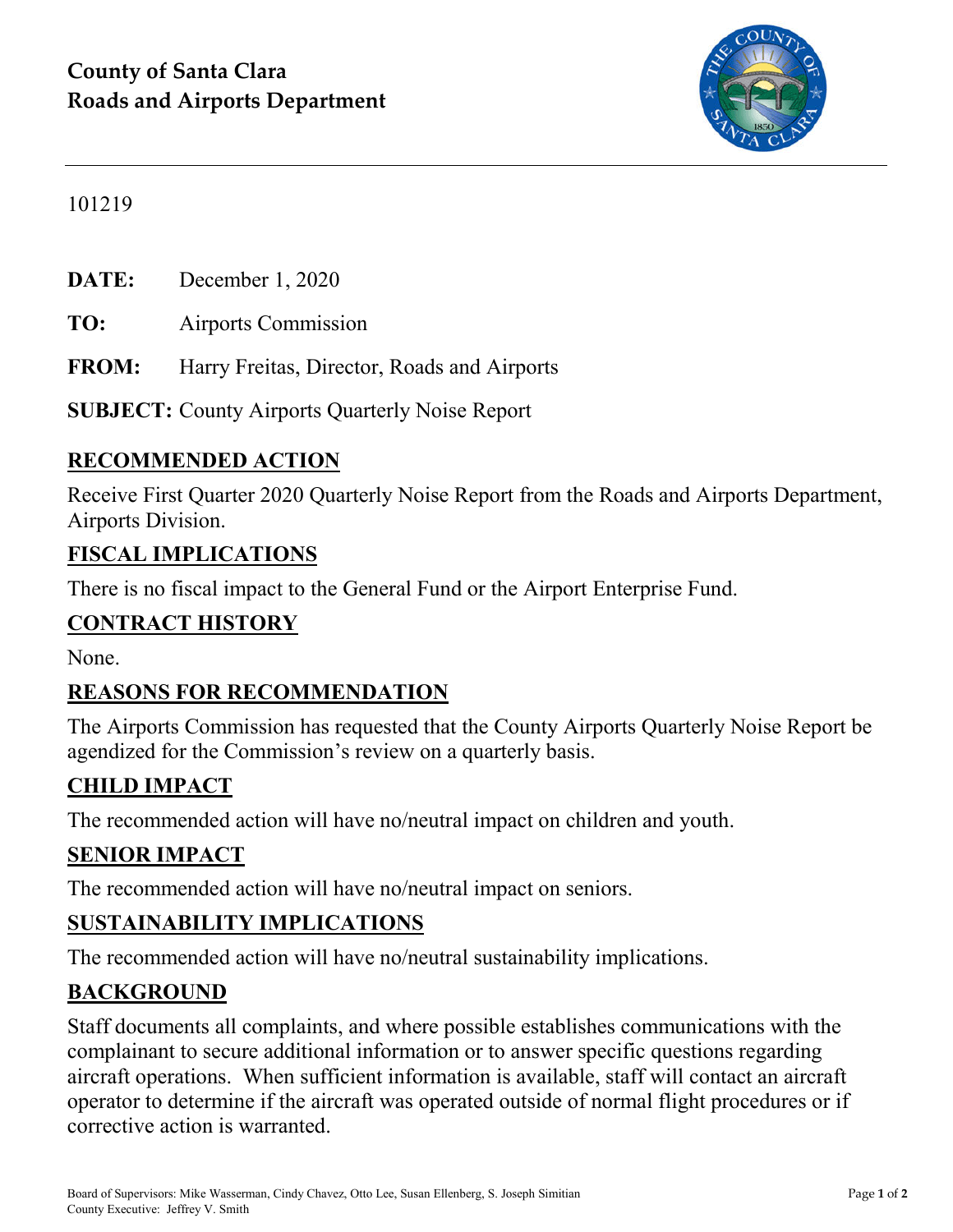During the first quarter of 2020, which covers the months of January, February and March, there were thirteen noise referrals for Reid-Hillview Airport, and no referral for San Martin Airport. Three referrals were for operations not associated with either Reid-Hillview or San Martin Airports (attachment). One complainant accounted for all but three of the referrals related to activity at Reid-Hillview airport with eighteen individual phone calls<sup>[1](#page-1-0)</sup>.

There were 37,624 operations (takeoffs and landings) during the quarter at Reid-Hillview, which equates to one referral for every 2,894 operations. There were 7,324 operations at San Martin Airport.

|              | <b>RHV</b> |            | E16 <sup>2</sup> |            |
|--------------|------------|------------|------------------|------------|
|              | Ops.       | Daily Avg. | Ops.             | Daily Avg. |
| Jan          | 14,455     | 466        | 2,948            | 95         |
| Feb          | 16,459     | 568        | 3,250            | 112        |
| Mar          | 6.710      | 216        | 1,126            | 36         |
| <b>Total</b> | 37,624     | 417        | 7,324            | 81         |

## **ATTACHMENTS:**

- Q1 Referrals(PDF)
- Q1 Anonymous Referrals(PDF)

<span id="page-1-1"></span><sup>2</sup> Estimated using recorded E16 Unicom radio calls.

Board of Supervisors: Mike Wasserman, Cindy Chavez, Otto Lee, Susan Ellenberg, S. Joseph Simitian Page **2** of **2** County Executive: Jeffrey V. Smith

Agenda Date: December 1, 2020

 $\overline{a}$ 

<span id="page-1-0"></span><sup>&</sup>lt;sup>1</sup> Multiple calls in one day from one caller are counted as one referral.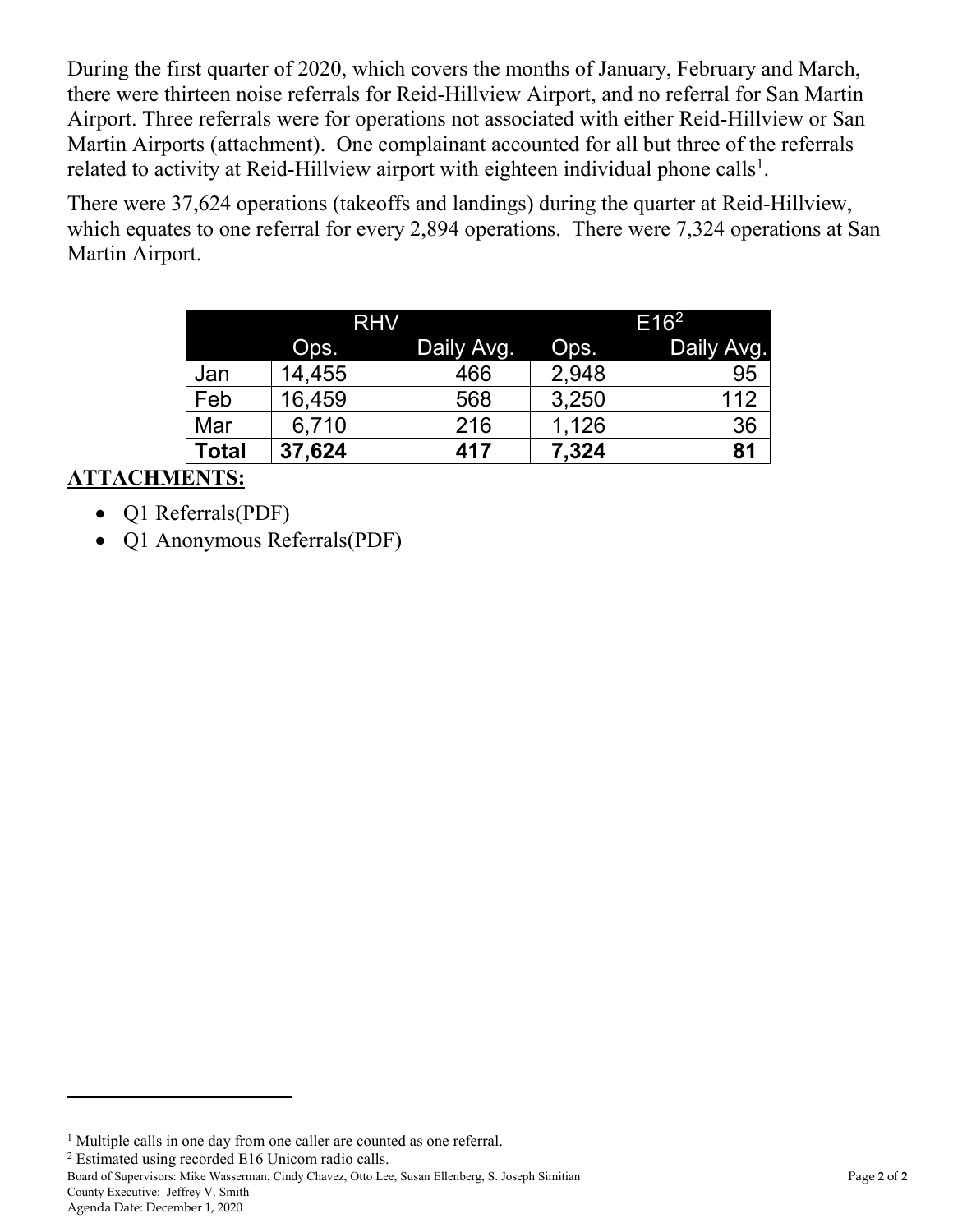# Quarterly Noise Referrals

| <b>Airport</b> | Date Time             | <b>Nature of Complaint</b>                                                                                                                                                                                                                                                                             | <b>Action Taken</b>                                                                                                                                                                                                                                                                                                                                                                                                                                                                                                                                |
|----------------|-----------------------|--------------------------------------------------------------------------------------------------------------------------------------------------------------------------------------------------------------------------------------------------------------------------------------------------------|----------------------------------------------------------------------------------------------------------------------------------------------------------------------------------------------------------------------------------------------------------------------------------------------------------------------------------------------------------------------------------------------------------------------------------------------------------------------------------------------------------------------------------------------------|
| <b>RHV</b>     | 1/7/2020 6:09:00 AM   | Mr. F from East San Jose sent an email to the<br>County Airports noise referral email. Mr. F<br>stated that a small aircraft flew over his<br>residence at 6:09 am and was very loud. Mr. F<br>added that there had been other loud aircraft<br>flying over his residence the previous day as<br>well. | Airport staff reviewed ATC radio transmissions and<br>available radar data for the morning of Tuesday, January 7.<br>An unknown high-performance experimental aircraft<br>conducted a right-downwind departure at the time specified<br>by the caller. The aircraft passed over the caller's<br>residence at approximately 4,000-feet. Airport staff<br>responded to Mr. F's email with a description of the<br>aircraft's departure route and altitudes, as well as the<br>general traffic patterns at RHV Airport and the hours of<br>operation. |
| RHV            | 1/7/2020 6:10:00 AM   | Ms. N from the Evergreen area left a message<br>on the County Airports noise referral voicemail.<br>Ms. N stated that a loud aircraft flew over her<br>residence at 6:10 in the morning.                                                                                                               | Airport staff reviewed ATC radio transmissions and<br>available radar data for the morning of Tuesday, January 7.<br>A high-performance experimental aircraft conducted a right-<br>downwind departure at the time specified by the caller. The<br>aircraft flew over the Evergreen area at approximately<br>4,500-feet. Airport staff spoke with Ms. N on Tuesday<br>morning and described the aircraft operation in question,<br>as well as general aircraft operations around the vicinity of<br>RHV Airport.                                   |
| Other          | 1/22/2020 9:39:00 AM  | Mr. B from San Martin left a message on the<br>County Airport noise office voicemail. Mr. B<br>stated that a red and yellow helicopter was<br>operating at low altitude near the County's<br>open space preserve near Morgan Hill.                                                                     | Airport staff reviewed available radar data for the morning<br>of Wednesday, January 22. A Hughes 500 helicopter was<br>performing support operations for utility companies at the<br>time & location specified by the caller. Airport staff spoke<br>with Mr. B an hour after his phone call and discussed the<br>nature of the helicopter operation.                                                                                                                                                                                             |
| RHV            | 1/22/2020 10:35:00 PM | Mr. B from East San Jose left four (4)<br>messages on the County Airports noise<br>referral voicemail. Mr. B stated that there were<br>departures from RHV Airport post 10:00 pm.                                                                                                                      | Airport staff reviewed ATC radio transmissions and<br>available radar data for the evening of Wednesday,<br>January 22. A single Cessna 172 aircraft operated by an<br>RHV flight school conducted four takeoffs and landings at<br>the times specified by the caller. The caller did not<br>reference an aircraft operation contrary to County or<br>Federal rules and regulations. No further action was taken.                                                                                                                                  |
| RHV            | 1/23/2020 11:02:00 PM | Mr. B from East San Jose left three (3)<br>messages on the County Airports noise<br>referral voicemail. Mr. B stated that there were<br>departures from RHV Airport post 10:00 pm.                                                                                                                     | Airport staff reviewed ATC radio transmissions and<br>available radar data for the evening of Thursday, January<br>23. There were two departures by a Piper and Grumman<br>aircraft during the time period specified by the caller. The<br>caller did not reference an aircraft operation contrary to<br>County or Federal rules and regulations. No further action<br>was taken.                                                                                                                                                                  |
| RHV            | 1/29/2020 10:10:00 PM | Mr. B from East San Jose left a message on<br>the County Airports noise referral voicemail.<br>Mr. B stated that there was a departure from<br>RHV Airport post 10:00 pm.                                                                                                                              | Airport staff reviewed ATC radio transmissions and<br>available radar data for the evening of Wednesday,<br>January 29. A single Piper aircraft conducted a departure<br>at the time specified by the caller. The caller did not<br>reference an aircraft operation contrary to County or<br>Federal rules and regulations. No further action was taken.                                                                                                                                                                                           |
| RHV            | 2/3/2020 10:26:00 PM  | Mr. B from East San Jose left a message on<br>the County Airports noise referral voicemail.<br>Mr. B stated that there was a departure from<br>RHV Airport post 10:00 pm.                                                                                                                              | Airport staff reviewed ATC radio transmissions and<br>available radar data for the evening of Monday, February 3.<br>A Piper aircraft conducted a departure at the time specified<br>by the caller. The caller did not reference an aircraft<br>operation contrary to County or Federal rules and<br>regulations. No further action was taken.                                                                                                                                                                                                     |
| <b>RHV</b>     | 2/12/2020 10:00:00 AM | Mr. D. advised that an aircraft was doing<br>pattern work between 2200 and 0100 hours.<br>Mr. D. said the aircraft reportedly flew over his<br>house during the incident.                                                                                                                              | Airport staff spoke with Mr. D on the date in question<br>regarding the aircraft overflights. Mr. D was informed of the<br>RHV traffic patterns and altitudes, as well as the location of<br>his residence in relation to RHV Airport.                                                                                                                                                                                                                                                                                                             |
| Other          | 2/15/2020 2:00:00 PM  | Mr. M from Los Gatos sent an email to the<br>County Airports noise office. Mr. M stated that<br>a small aircraft flew over his residence at an<br>altitude of 1,600 feet and was very loud. Mr. M<br>added that the aircraft landed at E16, had an<br>I.D. of 1200, and was flying at 130 kts.         | Airport staff reviewed available radar data for the early<br>afternoon of Saturday, February 15. A Cessna 182 aircraft<br>flew over the caller's residence at 1,600-ft and 126 kts.<br>Airport staff left a message for Mr. M on Monday morning,<br>February 17.                                                                                                                                                                                                                                                                                   |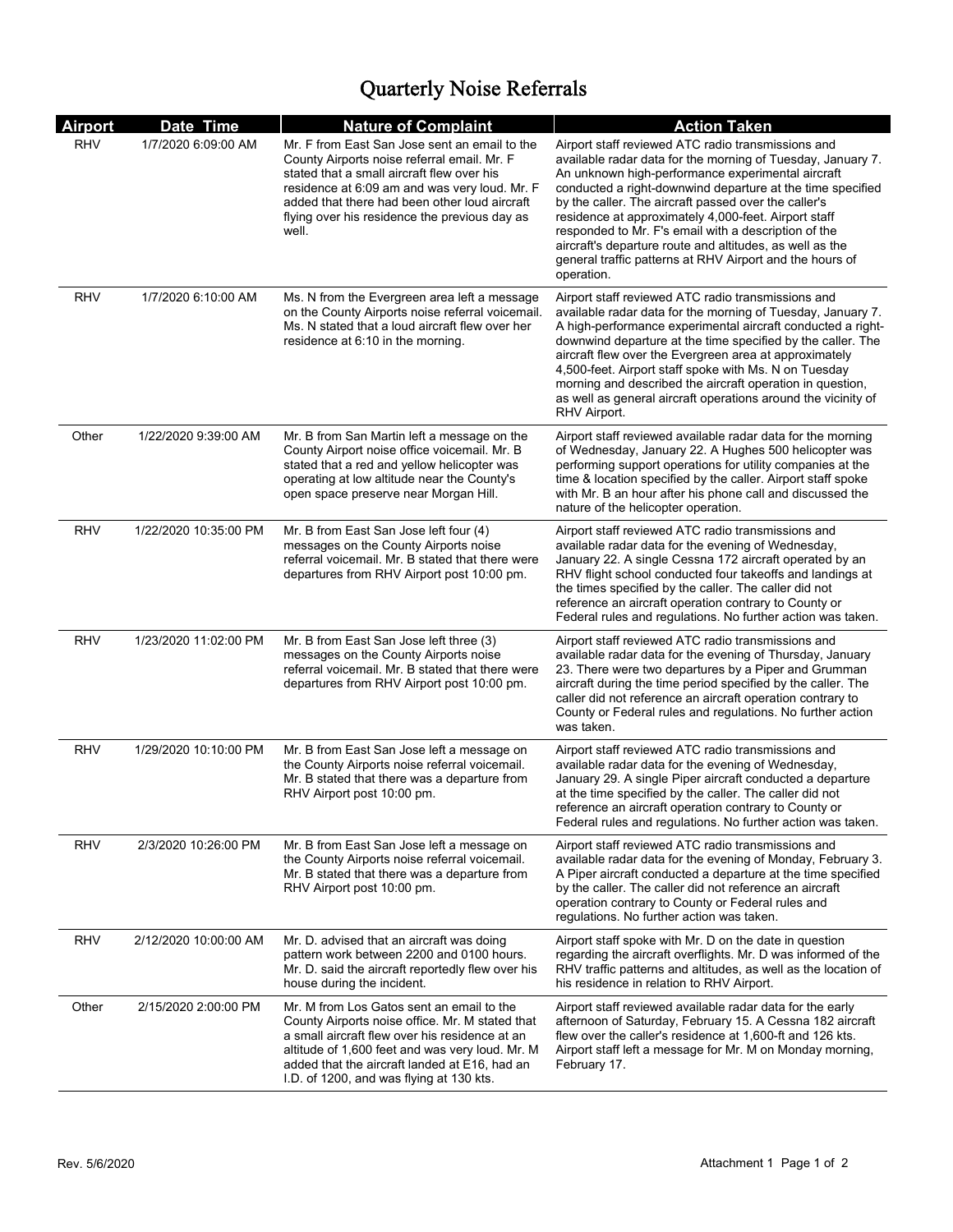# Quarterly Noise Referrals

| <b>Airport</b> | Date Time             | <b>Nature of Complaint</b>                                                                                                                                                         | <b>Action Taken</b>                                                                                                                                                                                                                                                                                                                                                             |
|----------------|-----------------------|------------------------------------------------------------------------------------------------------------------------------------------------------------------------------------|---------------------------------------------------------------------------------------------------------------------------------------------------------------------------------------------------------------------------------------------------------------------------------------------------------------------------------------------------------------------------------|
| <b>RHV</b>     | 2/29/2020 2:18:00 AM  | Mr. B from East San Jose left a message on<br>the County Airports noise referral voicemail.<br>Mr. B stated that there was a departure from<br>RHV Airport post 10:00 pm.          | Airport staff reviewed ATC radio transmissions and<br>available radar data for the early morning of Saturday,<br>February 29. A Cessna 172 aircraft conducted a right-<br>downwind departure at the time specified by the caller. The<br>caller did not reference an aircraft operation contrary to<br>County or Federal rules and regulations. No further action<br>was taken. |
| <b>RHV</b>     | 3/5/2020 11:32:00 PM  | Mr. B from East San Jose left a message on<br>the County Airports noise referral voicemail.<br>Mr. B stated that there was a departure from<br>RHV Airport post 10:00 pm.          | Airport staff reviewed ATC radio transmissions and<br>available radar data for the evening of Thusrday, March 5.<br>A single Cessna aircraft conducted a straight-out departure<br>at the time specified by the caller. The caller did not<br>reference an aircraft operation contrary to County or<br>Federal rules and regulations. No further action was taken.              |
| <b>RHV</b>     | 3/7/2020 12:35:00 AM  | Mr. B from East San Jose left a message on<br>the County Airports noise referral voicemail.<br>Mr. B stated that there was a departure from<br>RHV Airport post 10:00 pm.          | Airport staff reviewed ATC radio transmissions and<br>available radar data for the early morning of Saturday,<br>March 7. A Citabria aircraft conducted a right-downwind<br>departure at the time specified by the caller. The caller did<br>not reference an aircraft operation contrary to County or<br>Federal rules and regulations. No further action was taken.           |
| <b>RHV</b>     | 3/9/2020 11:20:00 PM  | Mr. B from East San Jose left three (3)<br>messages on the County Airports noise<br>referral voicemail. Mr. B stated that there were<br>departures from RHV Airport post 10:00 pm. | Airport staff reviewed ATC radio transmissions and<br>available radar data for the evening of Monday, March 9. A<br>single Cessna aircraft conducted three takeoffs at the<br>times specified by the caller. The caller did not reference<br>an aircraft operation contrary to County or Federal rules<br>and regulations. No further action was taken.                         |
| <b>RHV</b>     | 3/19/2020 10:10:00 PM | Mr. B from East San Jose left a message on<br>the County Airports noise referral voicemail.<br>Mr. B stated that there was a departure from<br>RHV Airport post 10:00 pm.          | Airport staff reviewed ATC radio transmissions and<br>available radar data for the evening of Thursday, March 19.<br>A Cessna 172 aircraft conducted a right-downwind arrival<br>at the time specified by the caller. The caller did not<br>reference an aircraft operation contrary to County or<br>Federal rules and regulations. No further action was taken.                |